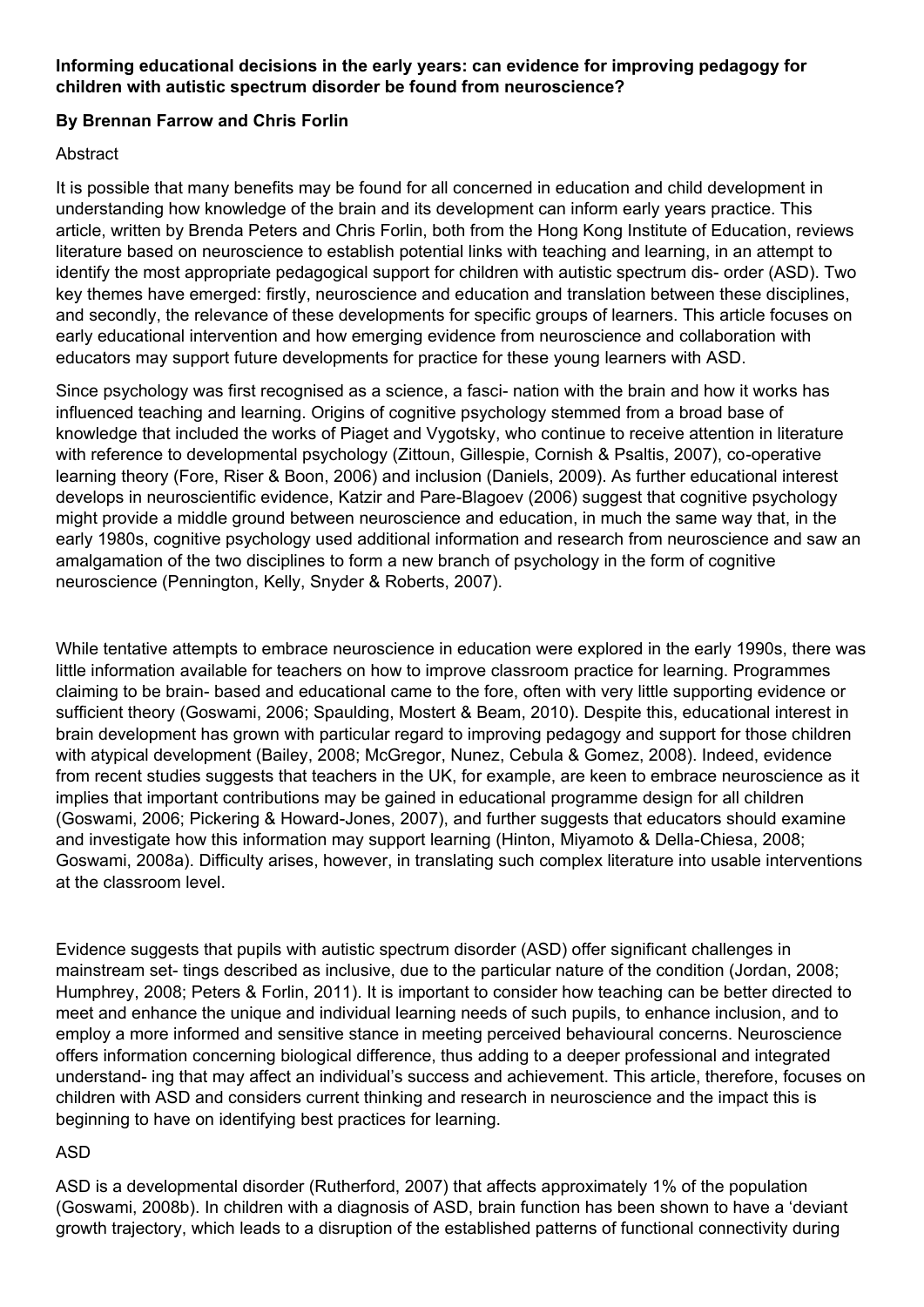development' (Lewis & Elman, 2008). There is a general acceptance that ASD is a life-long condition (Shea, 2004) and genetic links have been established (Bailey, 2007) and are being extensively researched (Autism Genome Project, 2011). Under the Diagnostic and Statistical Manual of Mental Disorders Fourth Edition (DSM-IV-TR) (APA, 2000), the core features of ASD are: 1) qualitative impairment in social interaction; 2) qualitative impairment in communication; 3) restricted repetitive and stereotyped patterns of behaviour, interests and activities; 4) delays or abnormal functioning with onset prior to the age of three; and 5) the disturbance is not better accounted for by Rett's disorder or childhood disintegrative disorder.

In recent years neuroscientific research has sought to identify potential causes of ASD. In July 2008, geneticists made significant progress by identifying specific genes that con- tribute to brain connectivity in ASD (Morrow, Yoo, Walsh, Ertelt, Greenberg & Partlow, 2008). In particular, genes were identified relating to the brain's ability to regulate and create connections in response to the child's social and physical surroundings; specifically the on-off switches of the genes that activate in typical development (Morrow et al., 2008). The behavioural responses of the genes affect the way the child's learning ability develops, which in turn is affected by interaction with the environment. Morrow concluded that the cellular processes of brain plasticity and the ways in which neurons become interconnected were different in the development of children with ASD. The term 'brain plasticity' relates to the brain's ability to adapt and form new connections and/or dendrites between neurons. This happens throughout life (National Scientific Council on the Developing Child, 2005). Other factors affecting development are the interplay of brain chemistry together with gene influence, plus the individual's interaction with the environment; this affects how brain regions become specific and how they become interconnected (Pennington et al., 2007; Karmiloff-Smith, 2008; Thomas & Johnson, 2008).

A number of interventions have been employed to improve outcomes for children with ASD. The interest in behavioural approaches accelerated after Lovaas's (1987) study on Applied Behaviour Analysis (ABA) and operant conditioning, which has led to specific programmes for children with ASD, involving Early Intensive Behavioural Intervention. There are particular therapy interventions which have become associated with the specific category of need (Davis & Florian, 2004) and many teaching approaches and strategies that specifically target children with ASD have been developed. These approaches include ABA, Picture Exchange Communication System, Treatment and Education of Autistic and Communication related handicapped Children, Floor-time, video modelling and social skills intervention (Davis & Florian, 2004; Brunner & Seung, 2009). These approaches, nonetheless, mostly focus on providing therapy to address behavioural and functional deficit rather than directly linking to teaching strategies to improve learning. According to Norwich and Lewis (2007), a degree of uncertainty exists between teaching strategy and learning- based therapeutic interventions, and further evidence sug- gests that the promotion of specific intervention strategies to support learning for children with ASD has not yet had sufficient or objective examination (Parsons, Guldberg, MacLeod, Jones, Prunty & Balfe, 2009; Prizant, Wetherby, Rubin & Laurent, 2010). In addition, both expert and empirical strands of evidence concerned with ASD demonstrate that no single intervention meets best practice criteria for these children, and established therapeutic interventions have yet to be challenged for efficacy and as long-term strategies for improving learning (Parsons et al., 2009; Prizant et al., 2010).

### **The social context of educating children with ASD**

The work of developmental psychologists such as Piaget and Vygotsky has historically offered educators important knowledge and techniques about teaching in a developmentally and socio-culturally appropriate manner. From a theoretical basis Vygotsky (1978) was concerned that disability effectively alters the way in which a child develops and interacts within the environment and how he or she will interact with others. In particular it has been emphasised by Daniels (2009) that the developmental cognitive growth of a child with special educational needs is facilitated through collaborative activity. Daniels has stressed the importance of the teacher's role in mediating social consequences when they arise and not just dealing with the organic nature of the disability.

While children identified as having ASD have tended to be educated in special schools or in resource classes with peers exhibiting similar difficulties, this has begun to change in recent years (Forlin, 2008;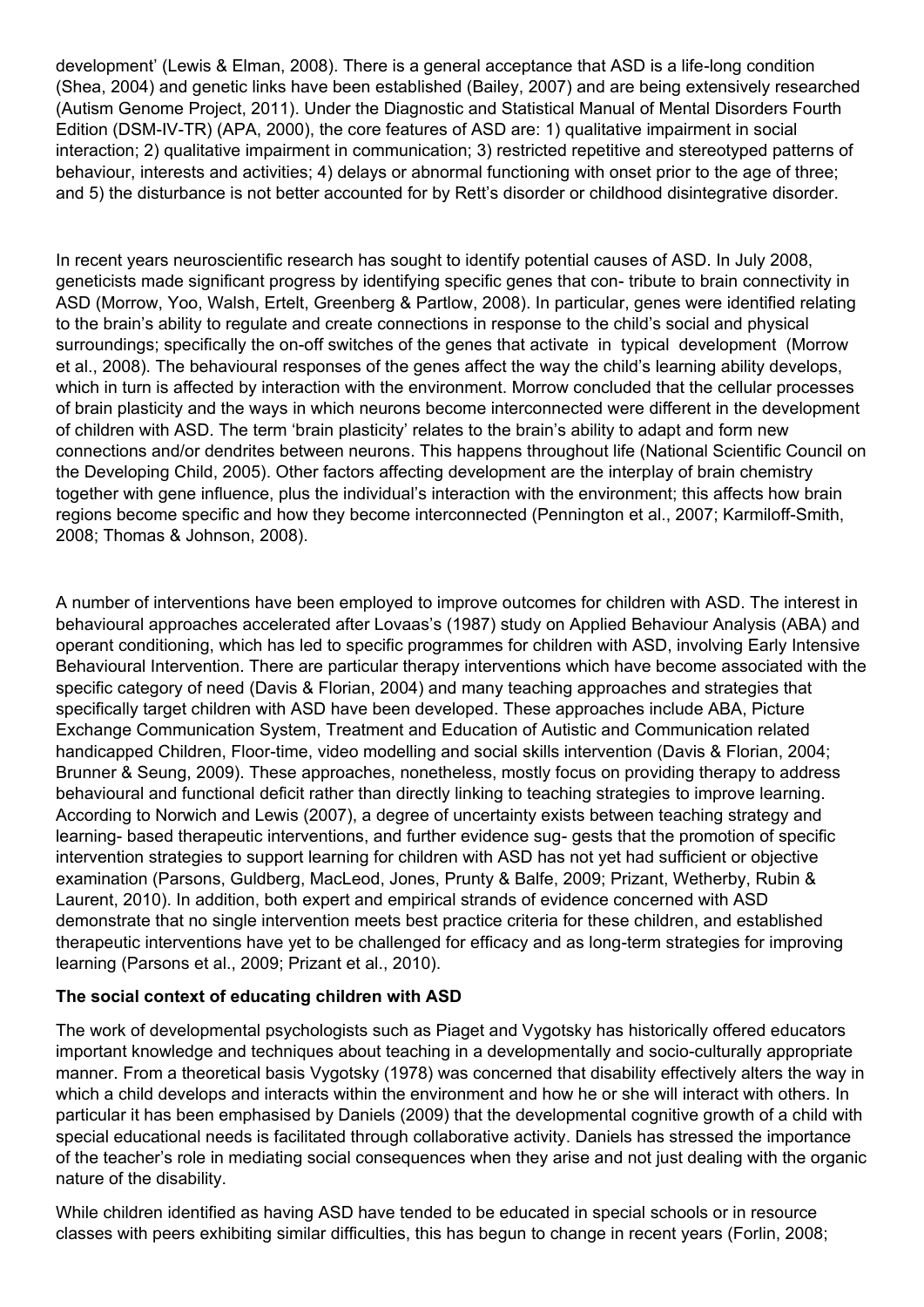Humphrey, 2008). There is an emerging theme that rather than providing individual support away from peers, children with ASD need extensive opportunities to experience inclusive practices that provide the socio-cultural stimulation needed to enable appropriate cognitive growth (Humphrey, 2008). Recent developments in education have seen a paradigm shift towards social models of inclusive education on the grounds of ethics and morality and the right of all children, including those with special educational needs, to be educated together (Forlin, 2010a). While similar themes have emerged, caveats remain, which continue to challenge models of inclusive practice; these include issues of access, debates on teaching strategies, and the use of evidence-based practice. However, as Jordan (2008) states, 'Education can be, and perhaps should be, an effective "treatment" for Autistic Spectrum Disorders'.

#### **Neuroscience and education**

Neuroscience and education, however, have yet to forge a common understanding that would indicate which way neuroscience can effect development and change in educational practice. With the rapid expansion of research of typical brain development, there also arises the opportunity for teaching and learning to develop new understandings in pedagogy and practice, based on neuroscientific evidence. Careful mapping of the brain, generating new knowledge about child behaviour, learning acquisition and the social nature of learning, is providing additional essential biological and neurological information on development (Stern, 2005; Bailey, 2008). Whether this information can be applied to children with an atypical trajectory will need further exploration.

Blakemore and Frith (2005, p. 1) postulated that:

'understanding the brain mechanisms that underlie learning and teaching could transform educational strategies and enable us to design educational programmes that optimize learning for people of all ages and of all needs'.

The most recent neuroscientific studies have shown areas of the brain associated with social brain networking and connectivity, and social deficit behaviours may indicate a lack of connectivity in these areas (Lewis & Elman, 2008). This links closely to the traits of social interaction impairment for ASD identified in DSM-IV-TR (APA, 2000). In addition, children with ASD often have pervasive sensory disorders that are also multi-modal (Leekam, Nieto, Libby, Wing & Gould, 2007). This verifies earlier research done by McAlonan, Daly, Kumari, Critchley, Amelsvoort, Suckling and Murphy (2002), whose initial findings indicated significant neurological differences in the areas of the brain associated with obsessive language and thought. Additional variance in sensory gating and responses to sensory stimuli were also found. The research also identified that although underlying differences in neurodevelopment exist, environmental factors such as isolation further inhibit the individual's sensory response and may result in an experience of greater isolation. In a subsequent study, McAlonan, Cheung, Cheung, Suckling, Lam, Tai and Chua (2005) found differences in the volume of grey matter in the brain affected the person's ability to read the intentions of others and social communication. The specific areas identified are the pre- frontal cortex, the temporal regions and the cerebellum (McAlonan, Suckling, Wong, Cheung, Cheung, Lienenkaemper & Chua, 2008). When combined with deficient sensory gating, children with ASD experience difficulties in self-regulation. According to Tager-Flusberg (2007), this is also an indication of the brain's impaired executive function.

Identification of the affected biological systems in people with ASD helps account for the impact on social, emotional and communicative behaviour and executive function skills, the latter playing a significant role in affecting success and achievement at school (Greenberg & Rhoades, 2008). Research investigating executive function for cognitive development through teaching strategy development has targeted early literacy skills in pre-school-aged children, where teaching skills through the use of cultural tools and mediation was a major focus (Bodrova & Leong, 2001). Greenberg and Rhoades (2008) identify potential areas for future development and empirical research in curriculum-based strategies for improving executive function skills at later school levels. Moreover, a focus on constructive and cumulative educational approaches with accompanying strategies to emphasise cognitive development, a systems approach. Baron-Cohen, 2008) and the brain's executive function skills, may be more effective for these learners.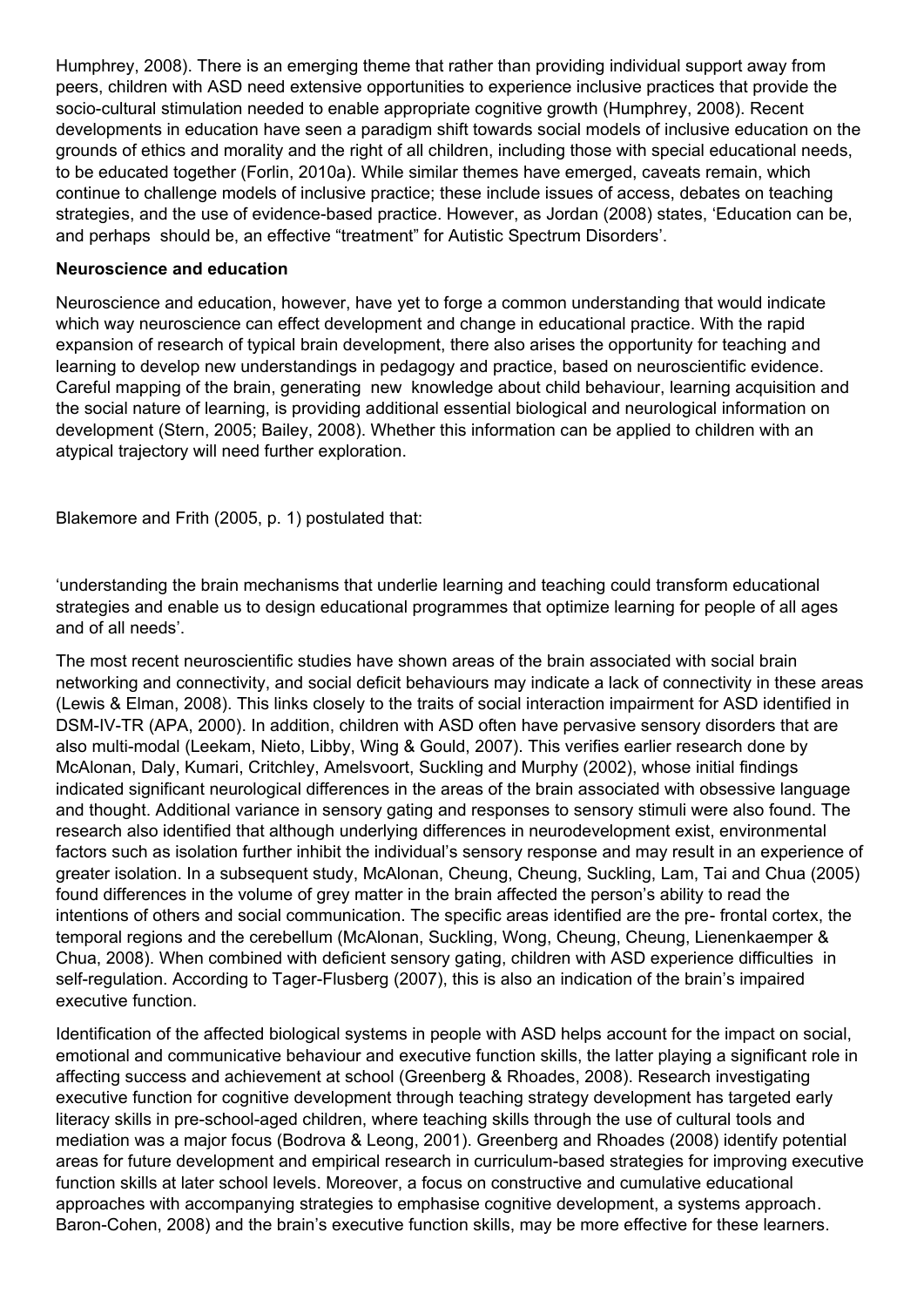Frith (2005) actively looked at ways in which concepts from brain science were relevant to education, as well as under- taking investigations into the atypical developing brain. Rather than focusing on deficits in brain function in individuals, Frith (2005) emphasised the educational focus needed to consider the individual and his or her response to the environment. The ways in which a child with ASD perceives the environment is closely linked to how the child interacts with it, which in turn affects his or her ability to internalise the experience and develop emotional responses but, as suggested by Connolly (1993, p. 942):

'We would do better to look for strengths and recognize that these will be different for different children.

Differences offer hope because they provide the possibility of alternative routes for development, educational and personal fulfillment'.

Taking into consideration the variance in neuro-diversity among people with ASD and the associated behaviours with impaired executive function, it becomes important to recon- sider pedagogy for children with ASD, and how they may have access to learning for cognitive development (Bailey, 2008). Further sensitive exploration is needed, which must take careful consideration of input from all stakeholders and give greater attention to the voice from the community of those with ASD.

### **Neuroscience, education and evidence**

Evidence from cognitive neuroscience suggests that learning occurs as a synergistic process by building neurons through active representation of events initially through sensory channels (Goswami, 2008a). As observed by Piaget, windows of opportunity exist during the child's first decade when the brain is positively primed to receive sensory input. This allows for more complex and advanced neural path- ways to develop, which further supports advanced learning schemes. As sensory input is crucial for experiential learning, this should happen within the first few years after birth to avoid inhibiting neural growth (Howard-Jones, Pollard, Blakemore, Rogers, Goswami, Butterworth & Frith, 2007; Nelson, 2007; Thomas & Johnson, 2008). The early years are the most crucial time for learning as some abilities are acquired more easily during sensitive periods. These periods for neuro-development are related to two main factors: firstly, the child's stage of development, and secondly, the brain area involved (Thomas & Johnson, 2008). Although there is a lack of literature that helps identify sensitive periods of brain growth in either typical or atypical development, Johnson and Munakata (2005) emphasise the simple mechanisms underlying sensitive growth periods rather than the periods themselves. This has instigated a general move in developmental psychology toward under- standing 'error-driven and self-organizing learning mechanisms'. Underpinning the development of neural pathways and brain regions, these mechanisms activate as the individual interacts within his or her environment. When this is combined with language, the experience becomes integrated as it is represented across the regions of the brain within the developing person (Goswami, 2008a).

Additionally Oberman and Ramachandran (2007) propose that mirror neuron stimulation is key to several areas of development, including imitation and language. Mirror cells, located in Broca's area of the brain, have been found to activate when observing others (Aziz-Zadeh, Koski, Zaidel, Mazziotta & Iacoboni, 2006) and are implicated in the difficulties experienced by children with ASD (Hadjikhani, Joseph, Snyder & Tager-Flusberg, 2007). While sensitive periods vary between children, a child with ASD is more likely to be at a different stage than typically developing peers; what is known and utilised in providing interventions for young learners with ASD is that engaging in simple learning during sensitive periods can yield critical effects. A qualitative approach, therefore, with good knowledge of child developmental processes (Gindis, 2003) and how learning may proceed, is essential for endeavouring to identify the type of interventions that may be applicable at any given time for a particular individual. To date, much of early years education is founded upon the key theory and strategies of assimilation, discovery, child centeredness, and hands-on learning, employing the deliberate use of scaffold- ing for learning and the construction of concrete learning opportunities. Furthermore, Vygotsky's theory on instruc- tion being the means for active cognitive development plays a significant and proactive role within the Zone of Proximal Development (Daniels, 2009).

## **The importance of early intervention**

As gaps in academic performance widen as a child progresses through the school years (Mustard, 2008), it is suggested that early intervention for all children has definite positive outcomes for educational services as well as health care services (Knudsen, Heckman, Cameron & Shonkoff, 2006). The known malleability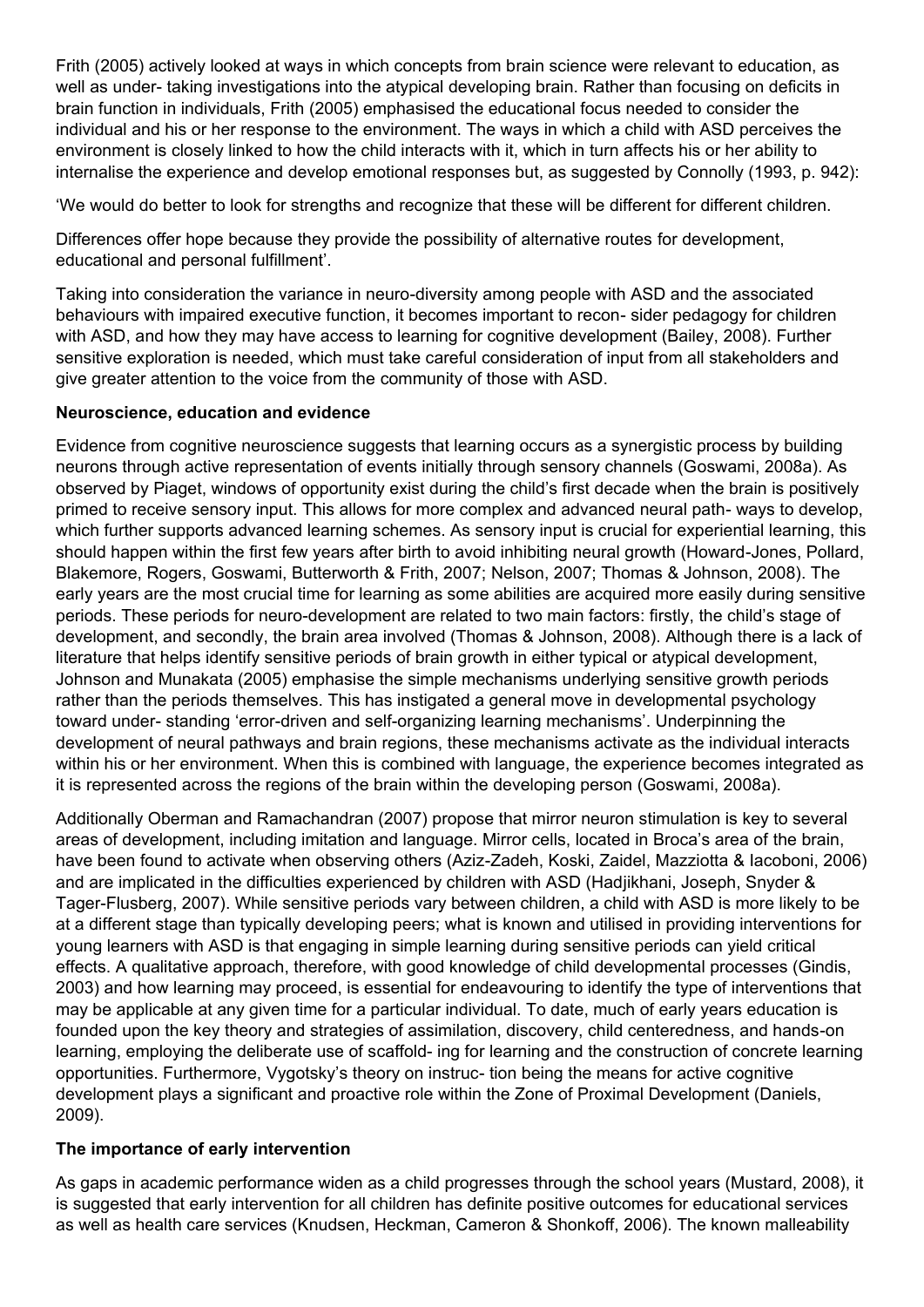and plasticity of the brain has placed great importance on early intervention and particularly the type of programmes that will positively affect a child's development and learning trajectory. Early intervention has paramount importance for children with ASD; however, it is only within the last 20 years that technology has advanced to capture neurological and biological factors related to ASD (Nelson, 2007) that could help direct the most relevant types of interventions (Bailey, 2008).

Linking neuroscience and education: providing the best support for learners with ASD

In response to the need for appropriate school-based interventions for children with ASD, research in neuroscience identifies and maps the biology and areas of the brain. There is the potential to identify optimum learning times for maximizing potential learning of both academic and social skills for children with ASD. McGregor et al. (2008) posit an integration of research disciplines for future educational development, as there is a need to move away from causal explanations of ASD towards developmental responses to a developmental disorder.

Compiled from a range of sources (for example, Goswami & Bryant, 2007; Mustard, 2008; Stern, 2005; Timmons, 2007), Table 1 is a summary of seven key aspects that have emerged from neuroscientific research that can inform educational programmes and would be pertinent for supporting the inclusion of students with ASD.

It can be seen from Table 1 that early educational experiences need to include a rich, supportive environment that is sensitive and responsive to the child's needs. For this to be possible a qualitative view of the whole child should inform daily encounters and learning opportunities. Teachers, there- fore, can ensure the child's access, activity and participation, and provide a balance of good pedagogical and developmental knowledge, scaffolded experiences, and clear mediation in cumulative and constructive approaches.

### **Conclusion**

There is a clear need to ensure that the most effective teaching and learning approaches are used to enhance all aspects of inclusive provision, in the increasingly diverse class- rooms of today's schools. Indications from research suggest that teachers and parents are keen to know the factors that make for successful inclusion (Waddington & Reed, 2006) and the best ways to support the children who face some of the most difficult challenges within a school environment. Education is ultimately the most widely available intervention for children with ASD (Bailey, 2008).

As the movement towards inclusive education continues to grow in significance and importance, challenges face schools and policy makers (Forlin, Keen & Barrett, 2008). These challenges include both curricular and pedagogical issues that relate to how a school can cater for the specific cognitive, emotional and behavioural learning needs of children with ASD.

Two key areas have emerged regarding potential links between neuroscience and education that need further research. The importance of neuroscience to education and the translation between the two disciplines is under- investigated. The relevance of developing a bond between neuroscience, cognitive psychology and education for sup- porting specific groups of learners also needs greater research. As a result of developments in unobtrusive brain imaging technology, greater understanding has been reached. There has already been a vast amount of research on the general question of children's cognitive development and learning (for example, Goswami & Bryant, 2007). New knowledge generated from neuroscientific input, though, is now helping to reform current thinking about the ways in which children learn and the type of pedagogies that are needed to engage them in their learning. There is sufficient discourse to suggest that neuroscience is important to future pedagogical development, for example, by adding empirical value to the earlier works of Piaget and Vygotsky.

Although the widespread paradigm shift in education towards inclusion has already been noted (Forlin, 2010a), many teachers and parents are still unsure about a fully inclusive education for children with ASD, because of the nature of the difficulty. However, there now appears to be neurological evidence supporting inclusion as research suggests the brain is positively wired for social encounters (Aziz-Zadeh et al., 2006). Neuroscience also confirms the importance of early intervention and the specific use of approaches embedded within a social and inclusive context.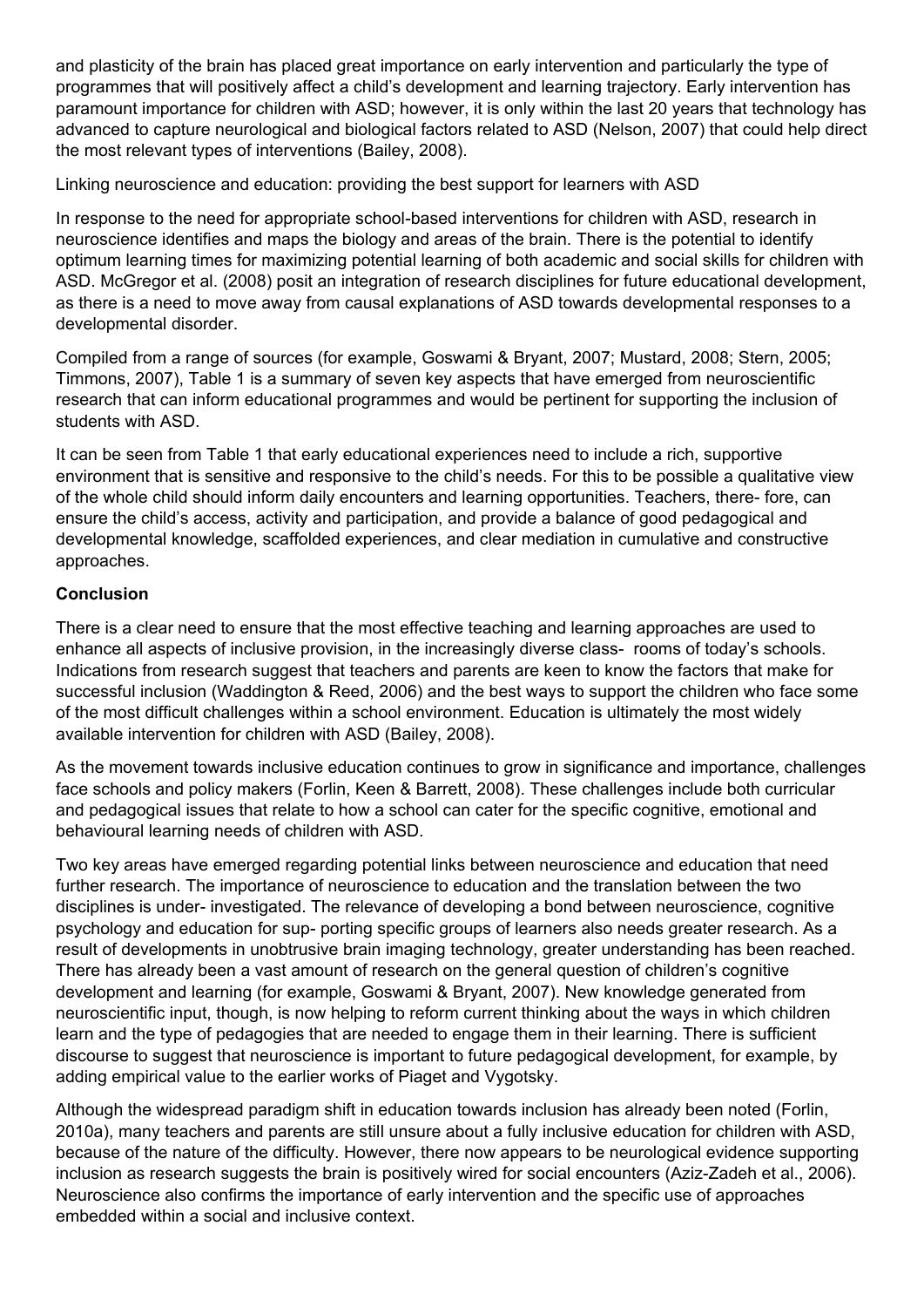At the moment, while there is a dearth of evidence to support the principle that pedagogy can be informed by neuroscientific research, there are a number of researchers who are suggesting that this is an important aspect and should be reviewed further (Bailey, 2008; Blakemore & Frith, 2005; Frith, 2005; Goswami, 2008a). It would there- fore seem prudent for educationalists to look to neuro- science for support to make better informed decisions on educational programmes, specifically in the early years regarding the needs of children with ASD. Accessing this body of research literature, however, is complex, and it may be difficult to determine its usefulness in relation to class- room practice. Closer links between neuroscientific researchers and educationalists would seem to be critical if it is going to be possible to develop the connection between these two areas. Neuroscientific findings need careful and empathic translation into pedagogy within common frameworks of understanding and shared language if their true value is to be capitalised upon.

Educators have begun to take cautious steps towards embracing neuroscience and how it may inform practice. Even so, there is still a lack of published collaborative work between neuroscientists, teachers and educational researchers (Willis, 2008). Effectively this is creating a knowledge gap that needs to be filled by empirical research data, working towards a common language of understanding. The next pressing step is for educational systems and teachers to be pragmatic in developing programmes that not only respond to this neuro- scientific evidence, but make it manageable within early childhood settings/schools, and to set a future integrated research agenda with education at its centre.

By involving evidence from neuroscientific research and following a similar relationship path that cognitive neuro- science has with psychology, teachers may begin to collabo- rate with neuroscientists and gain an important affiliation to substantiate brain-based knowledge for effective education. As the role of neuroscience has emerged as a complementary discipline to cognitive neuroscience, it is apparent that teachers do not need to ignore established theory such as Piaget's and Vygotsky's work. They do, however, need to develop a translation between these to establish a strong partnership that considers both theoretical and scientific perspectives.

Education appears to be on the cusp of a future exciting research relationship with neuroscience. It is important to seize this opportunity and explore ways to develop this alliance further, so that a dynamic and collaborative relation- ship between educational theory and neuroscientific research to improve curricula and pedagogical practice may be constructed. Educational psychologists already employ cognitive neuroscience to inform much of the work they do with children in schools (Forlin, 2010b). It would seem plausible that educational or school psychologists could well become the bridge between the emerging neuroscientific research findings and how this can support teachers in enhancing pedagogical practice.

From the research of neuroscientists it has been possible to indicate avenues for educators to consider regarding appropriate support for children with ASD. For example, the seven areas highlighted in Table 1 focus on a range of good practices for supporting these learners, including the importance of the environment; that interventions should acknowledge simple learning mechanisms within sensitive periods; use multi-modal forms of sensory approaches; develop social understandings; use early play; enhance motor skills; and enable social inclusion. There are questions that remain, concerning the effectiveness and implementation of favour- able conditions for the most advantageous development; however, neuroscience has the potential to clarify whether future educational programmes are developmentally appropriate and are really targeting the emergent needs of children, while identifying the most sensitive period to ensure optimum development. Educators are best placed to develop and implement appropriate curricula and pedagogies to enable children to access the most pertinent forms of learning. Together neuroscientists and educators could be instrumental in developing the best practice in supporting the learning of children with ASD.

### **REFERENCES**

APA (American Psychiatric Association) (2000) Diagnostic and Statistical Manual of Mental Disorders (4th edition, Text Revision; DSM-IV-TR). Washington, DC: APA.

Autism Genome Project (2011) 'Investigating the genetic basis of autism' [online at www.autismgenome.org].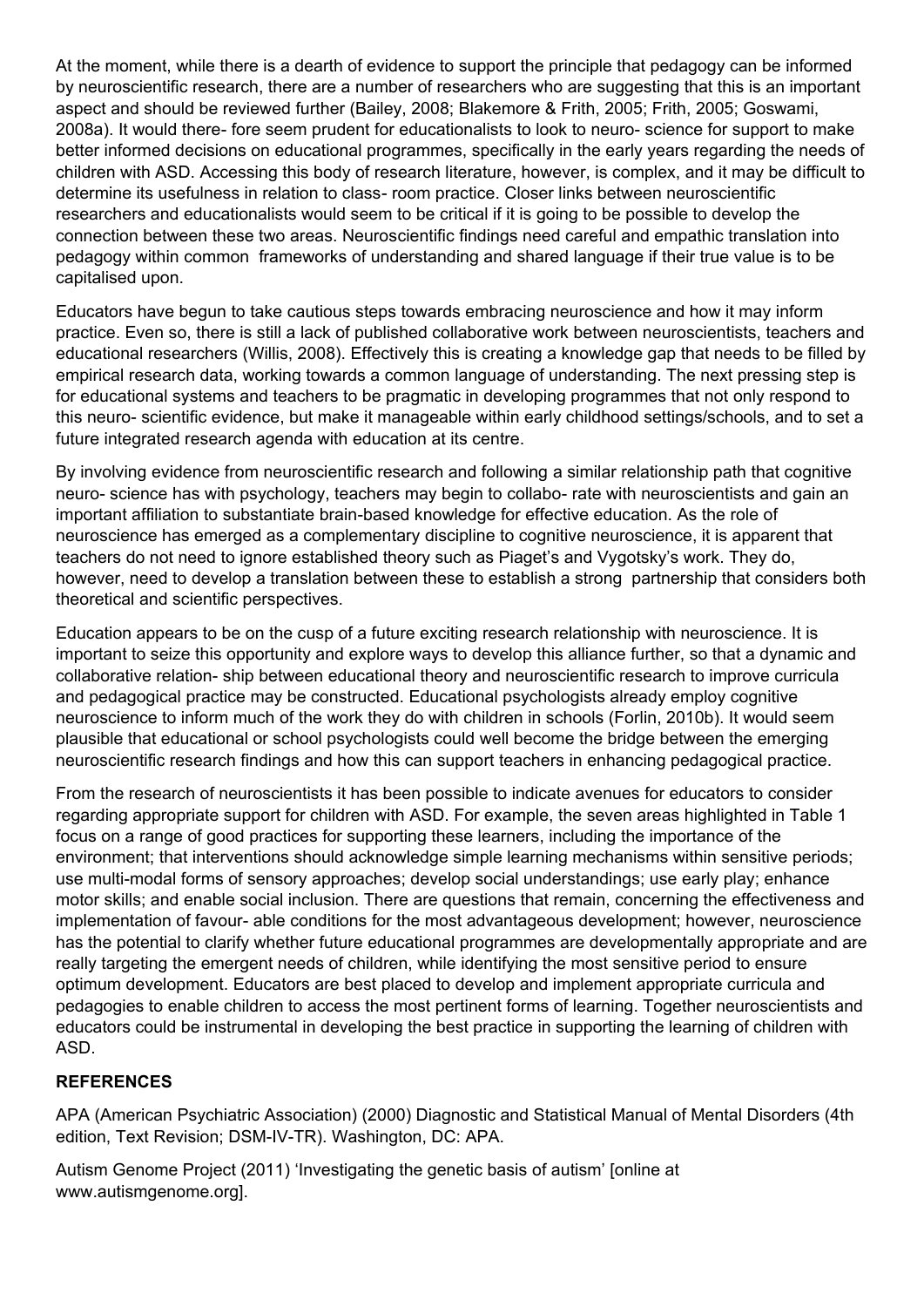Aziz-Zadeh, L., Koski, L., Zaidel, E., Mazziotta, J. & Iacoboni, M. (2006) 'Lateralization of the human mirror neuron system', Journal of Neuroscience, 26 (11), 2964–2970.

Bailey, A. (2007) 'Gene genie', Communication, 10–11 [online at www.well.ox.ac.uk/monaco/autism/p10-11\_ sprd.pdf].

Bailey, A. (2008) 'The neuroscience of autism education',

Autism Research, 1 (4), 207.

Baron-Cohen, S. (2008) 'State-of-science review: autism spectrum conditions. Government office for science mental capital and well-being: making the most of ourselves in the 21st century', Foresight [online at http://www.foresight.gov.uk/search/index.php? searchTerm=SR%20d%2010].

Blakemore, S. & Frith, U. (2005) 'The learning brain: lessons for education: a précis', Developmental Science, 8 (6), 459–471.

Bodrova, E. & Leong, D. J. (2001) Tools of the Mind: a case study of implementing a Vygotskian approach in American childhood and primary classrooms. Innodata Monographs. Geneva: International Bureau of Education, UNESCO.

Brunner, D. L. & Seung, H. K. (2009) 'Evaluation of the efficacy of communication based treatments for autism spectrum disorders: a literature review', Communication Disorders Quarterly, 31 (1), 15–41.

Connolly, K. J. (1993) 'In praise of difference', Developmental Medicine and Child Neurology, 35 (11), 941– 943.

Daniels, H. (2009) 'Vygotsky and inclusion', in P. Hick, R. Kershner and P. T. Farrell (eds) Psychology for Inclusive Education: new directions in theory and practice. London: Routledge.

Davis, P. & Florian, L. (2004) Teaching Strategies and Approaches for Children with Special Educational Needs, a Scoping Study (Report No. 516). London: DfES.

Fore, C., Riser, S. & Boon, R. (2006) 'Implications of cooperative learning and educational reform for students with mild disabilities', Reading Improvement, 43 (1), 3–10.

Forlin, C. (2008) 'Education reform for inclusion in Asia: what about teacher education?' in C. Forlin and M. G. J. Lian (eds) Reform, Inclusion & Teacher Education: towards a new era of special education in the Asia-Pacific region. Abingdon: Routledge.

Forlin, C. (2010a) 'Developing and implementing quality inclusive education in Hong Kong: implications for teacher education', Journal of Research in Special Educational Needs, 10 (1), 177–184.

Forlin, C. (2010b) 'The role of the school psychologist in inclusive education for ensuring quality learning outcomes for all learners', School Psychology International, 31 (6), 617–630.

Forlin, C., Keen, M. & Barrett, E. (2008) 'The concerns of mainstream teachers: coping with inclusivity in an Australian context', International Journal of Disability Development & Education, 55 (3), 251–264.

Frith, U. (2005) 'Teaching in 2020: the impact of neuroscience', Journal of Education for Teaching, 31 (4), 289–291.

Gindis, B. (2003) 'Remediation through education: sociocultural theory and children with special needs', in A. Kozulin, B. Gindis, V. S. Ageyev and S. M.

Miller (eds) Vygotsky's Educational Theory in Cultural Context. Cambridge: Cambridge University Press.

Goswami, U. (2006) 'Neuroscience and education: from research to practice?' Nature Reviews Neuroscience, 7, 406–413.

Goswami, U. (2008a) Cognitive Development: the learning brain. Hove: Psychology Press.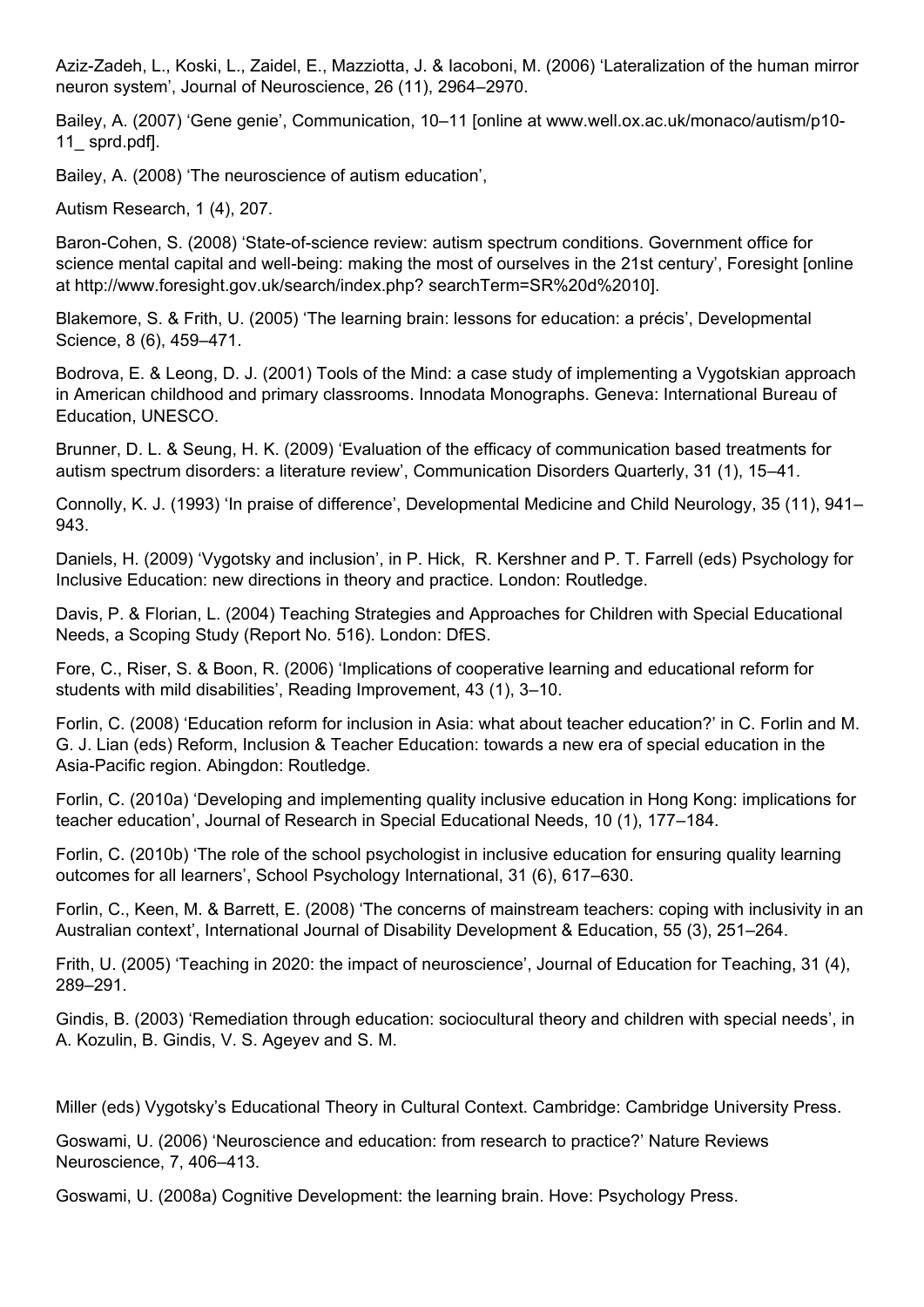Goswami, U. (2008b) 'Mental capital and wellbeing: Making the most of ourselves in the 21st century: state of science review: SR-EI neuroscience in education' [online at http://www.foresight.gov.uk/Mental%20 Capital/SR-E1\_MCW.pdf].

Goswami, U. & Bryant, P. E. (2007) 'Children's cognitive development and learning' (review of the research report Children's Cognitive Development and Learning by U. Goswami and P. Bryant) [online at http:// www.primaryreview.org.uk/Downloads/Int\_Reps/ 4.Children\_developmentlearning/Primary\_Review

2-1a briefing Cognitive development learning 071214.pdfl.

Greenberg, M. T. & Rhoades, B. L. (2008)

'State-of-science review: SR-A9 self-regulation and executive function: what can teachers and schools do?

Government office for science mental capital and well-being: making the most of ourselves in the 21st century', Foresight [online at http://www.bis.gov.uk/ foresight/our-work/projects/publishedprojects/

mental-capital-and-wellbeing/reports-and-publications].

Hadjikhani, N., Joseph, R. M., Snyder, J. & Tager–Flusberg, H. (2007) 'Abnormal activation of the social brain during face perception in autism', Human Brain Mapping, 28, 441–449.

Hinton, C., Miyamoto, K. & Della-Chiesa, B. (2008) 'Brain research, learning and emotions: implications for education research, policy and practice', European Journal of Education, 43 (1), 87–106.

Howard-Jones, P., Pollard, A., Blakemore, S., Rogers, P., Goswami, U., Butterworth, B. & Frith, U. (2007) Neuroscience and Education: issues and opportunities. Commentary by the Teaching and Learning Research Programmes. London: TLRP.

Humphrey, N. (2008) 'Including pupils with autistic spectrum disorders in mainstream schools', Support for Learning, 23 (1), 41–47.

Johnson, M. H. & Munakata, Y. (2005) 'Processes of change in brain and cognitive development', Trends in Cognitive Sciences, 9 (3), 152–158.

Jordan, R. (2008) 'Autistic spectrum disorders: a challenge and a model for inclusion in education', British Journal of Special Education, 35 (1), 11–15.

Karmiloff-Smith, A. (2008) 'State-of-science review: SR-D13 trajectories of development and learning difficulties. Making the most of ourselves in the 21st century', Foresight [online at http://www.foresight.

gov.uk/search/index.php?searchTerm=SR%20d%2010].

Katzir, T. & Pare-Blagoev, J. (2006) 'Applying cognitive neuroscience to education: the case of literacy', Educational Psychologist, 41 (1), 52–74.

Knudsen, E. I., Heckman, J. J., Cameron, J. L. & Shonkoff, J. P. (2006) 'Economic, neurobiological, and behavioural perspectives on building America's future workforce', Proceedings of the National Academy Sciences of the United States of America, 103 (77) [online at http://developingchild.net/pubs/peer/ Economic Neurobiological Behavioral Perspectives.pdf].

Leekam, S. R., Nieto, C., Libby, S. J., Wing, L., & Gould,

J. (2007) 'Describing the sensory abnormalities of children and adults with autism', Journal of Autism and Developmental Disorder, 37, 894–910.

Lewis, J. D. & Elman, J. L. (2008) 'Growth related neural re-organization and the autism phenotype: a test hypothesis that altered brain growth leads to altered connectivity', Developmental Science, 11 (1), 135– 155.

Lovaas, O. (1987) 'Behavioural treatment and normal intellectual and educational functioning in autistic children', Journal of Consulting and Clinical Psychology, 55 (1), 3–9.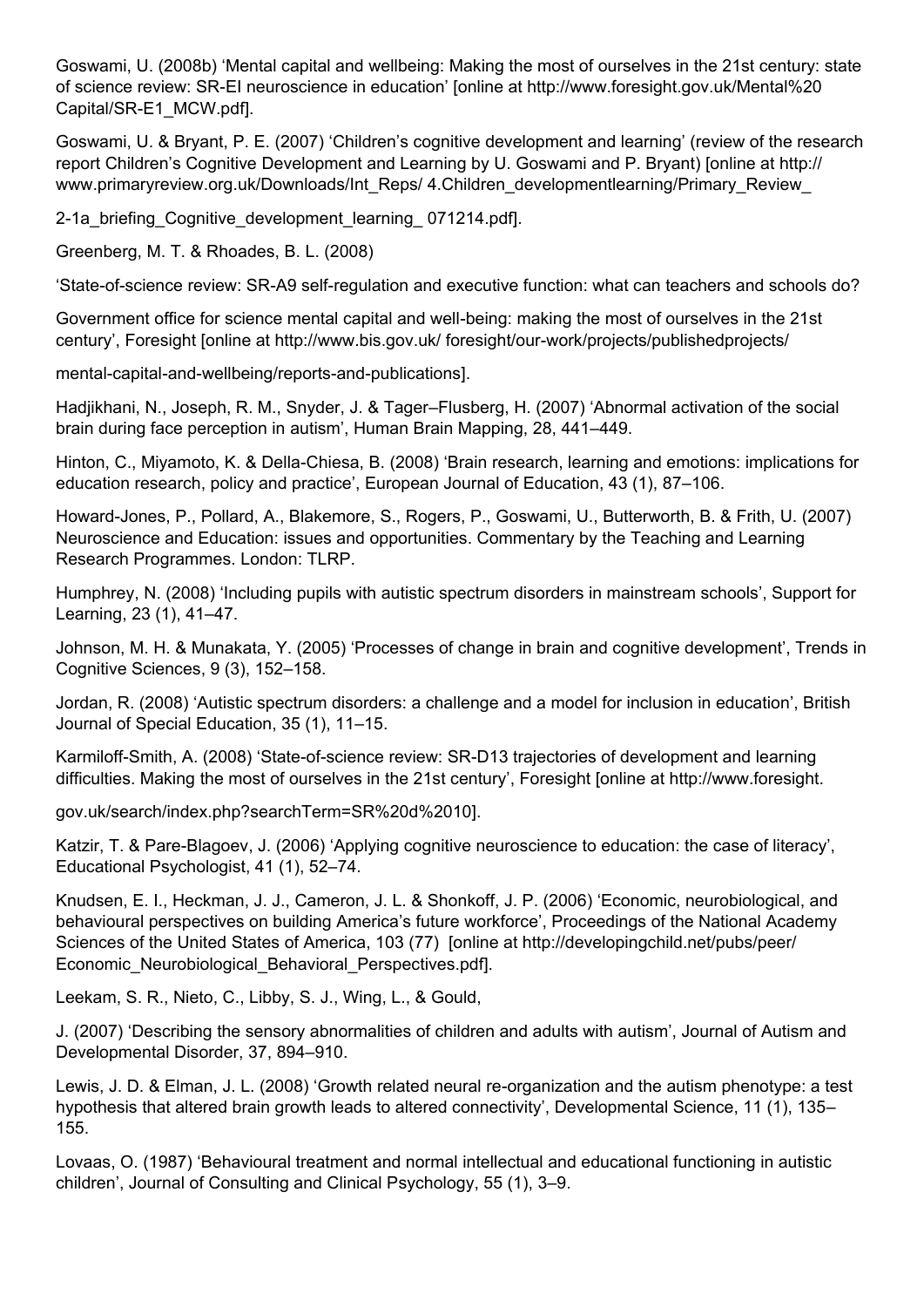McAlonan, G. M., Cheung, V., Cheung, C., Suckling, J., Lam, G. Y., Tai, K. & Chua, S. E. (2005) 'Mapping the brain in autism: a voxel-based MRI study of volumetric differences and intercorrelations in autism', Brain Advance Access [online at http:// brain.oxfordjournals.org/cgi/content/full/128/2/268].

McAlonan, G. M., Daly, E., Kumari, V., Critchley, H. D., Amelsvoort, T., Suckling, J. & Murphy, G. M. (2002) 'Brain anatomy and sensori motor gating in Aspergers syndrome', Brain, 127, 1594–1606.

McAlonan, G. M., Suckling, J., Wong, N., Cheung, V., Cheung, C., Lienenkaemper, N. & Chua, S. E. (2008) 'Distinct patterns of grey matter abnormality in high-functioning autism and Aspergers syndrome', Journal of Child Psychology and Psychiatry, 49 (12), 1287–1295.

McGregor, E., Nunez, M., Cebula, K. & Gomez, J. C. (eds) (2008) Autism: an integrative view from neuroscience, clinical and intervention research. Oxford: Blackwell. Morrow, E., Yoo, S. Y., Walsh, C., Ertelt, J., Greenberg,

M. & Partlow, J. (2008) 'Genetics autism genes tied to glitches in early learning focus' [online at http:// focus.hms.harvard.edu/2008/071108/genetics.shtml].

Mustard, J. F. (2008) 'Investing in the early years: closing the gap between what we know and what we do' [online at http://www.thinkers.sa.gov.au/ fmustard.html#investing].

National Scientific Council on the Developing Child (2005) 'Excessive stress disrupts the architecture of the developing brain'. Working paper no. 3 [online at http:/

/www.developingchild.net/pubs/wp/ excessive\_stress.pdf].

Nelson, C. A. (2007) 'A neurobiological perspective on early human deprivation', Child Development Perspectives, 1 (1), 13–18.

Norwich, B. & Lewis, A. (2007) 'How specialized is teaching children with disabilities and difficulties?' Journal of Curriculum Studies, 39 (2), 127–150.

Oberman, L. M. & Ramachandran, V. S. (2007) 'The simulating social mind: the role of the mirror neuron system and simulation in the social and communicative deficits of autism spectrum disorders', Psychological

Bulletin, 133 (2), 310–327. doi:10.1037/0033-2909.133.2.310.

Parsons, S., Guldberg, K., MacLeod, A., Jones, G., Prunty, A. & Balfe, T. (2009) International Review of the Literature of Evidence of Best Practice Provision in the Education of Persons with Autistic Spectrum Disorders (Research Report No. 2) [online at http:// www.ncse.ie/uploads/1/Autism\_Report.pdf].

Pennington, B. F., Kelly, A., Snyder, R. J. & Roberts, R. J. (2007) 'Developmental cognitive neuroscience: origins, issues, and prospects', Developmental Review, 27, 428–441.

Peters, B. & Forlin, C. (2011) 'Chinese children with ASD in Hong Kong: development of inclusive practice', Journal of Research in Special Educational Needs, 11 (2), 87–98.

Pickering, S. J. & Howard-Jones, P. A. (2007) 'Educators' views on the role of neuroscience in education: findings from a study of UK and international perspectives', Mind, Brain and Education, 1 (3), 109–113.

Prizant, B. M., Wetherby, A. M., Rubin, E. & Laurent, A.

C. (2010) 'The SCERTS model' [online at http:// www.scerts.com/index.php?option=com\_content& view=article&id=10&Itemid=2].

Rutherford, M. D. (2007) 'Rituals are rational for the imperfect experimentalist', Behavioral and Brain Sciences, 29 (6), 628–629.

Shea, V. (2004) 'A perspective on the research literature related to early intensive behavioural intervention (Lovaas) for young children with autism', Autism, 8 (4), 349–367.

Spaulding, L. S., Mostert, M. P. & Beam, A. P. (2010) 'Is Brain Gym® an effective educational intervention?' Exceptionality, 18, 18–30.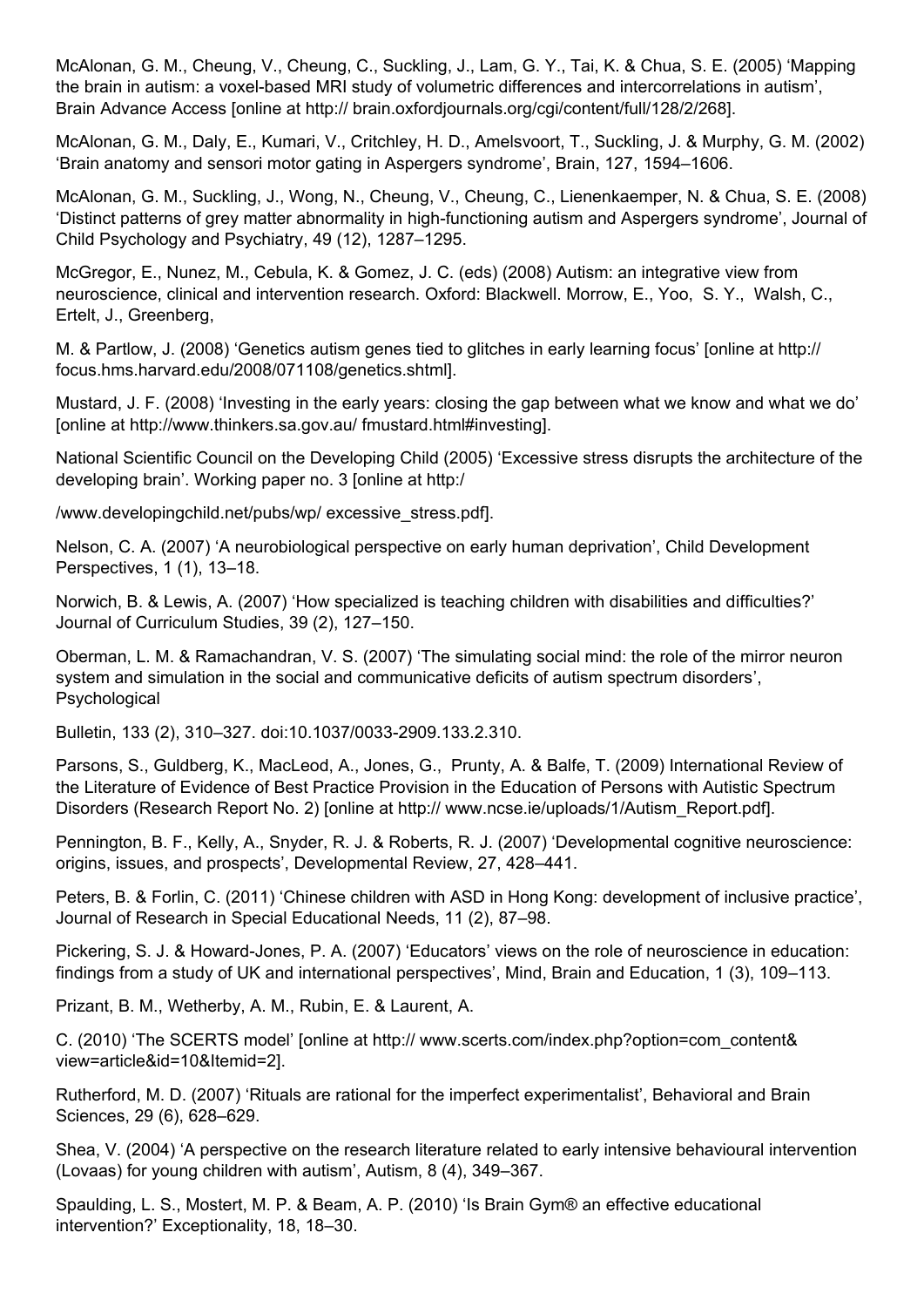Stern, E. (2005) 'Pedagogy meets neuroscience', Science, 310 (5749), 745.

Tager-Flusberg, H. (2007) 'Evaluating the theory-of-mind hypothesis of autism', Current Directions in Psychological Science, 16 (6), 311–315.

Thomas, M. S. C. & Johnson, M. H. (2008) 'New advances in understanding sensitive periods in brain development', Current Directions in Psychological Science, 17 (1), 1–5.

Timmons, C. R. (2007) 'Educating the human brain',

Choice, 44 (8), 1418.

Vygotsky, L. (1978) Mind in Society. Massachusetts: Harvard University Press.

Waddington, E. M. & Reed, P. (2006) 'Parents' and local education authority officers perceptions of the factors affecting the success of inclusion of pupils with autistic spectrum disorders', International Journal of Special Education, 21 (3), 151–164.

Willis, J. (2008) 'Building a bridge from neuroscience to the classroom', Phi Delta Kappan, 89 (6), 424–428.

Zittoun, T., Gillespie, A., Cornish, F., & Psaltis, C. (2007) 'The metaphor of the triangle in theories of human development', Human Development, 50, 208–229.